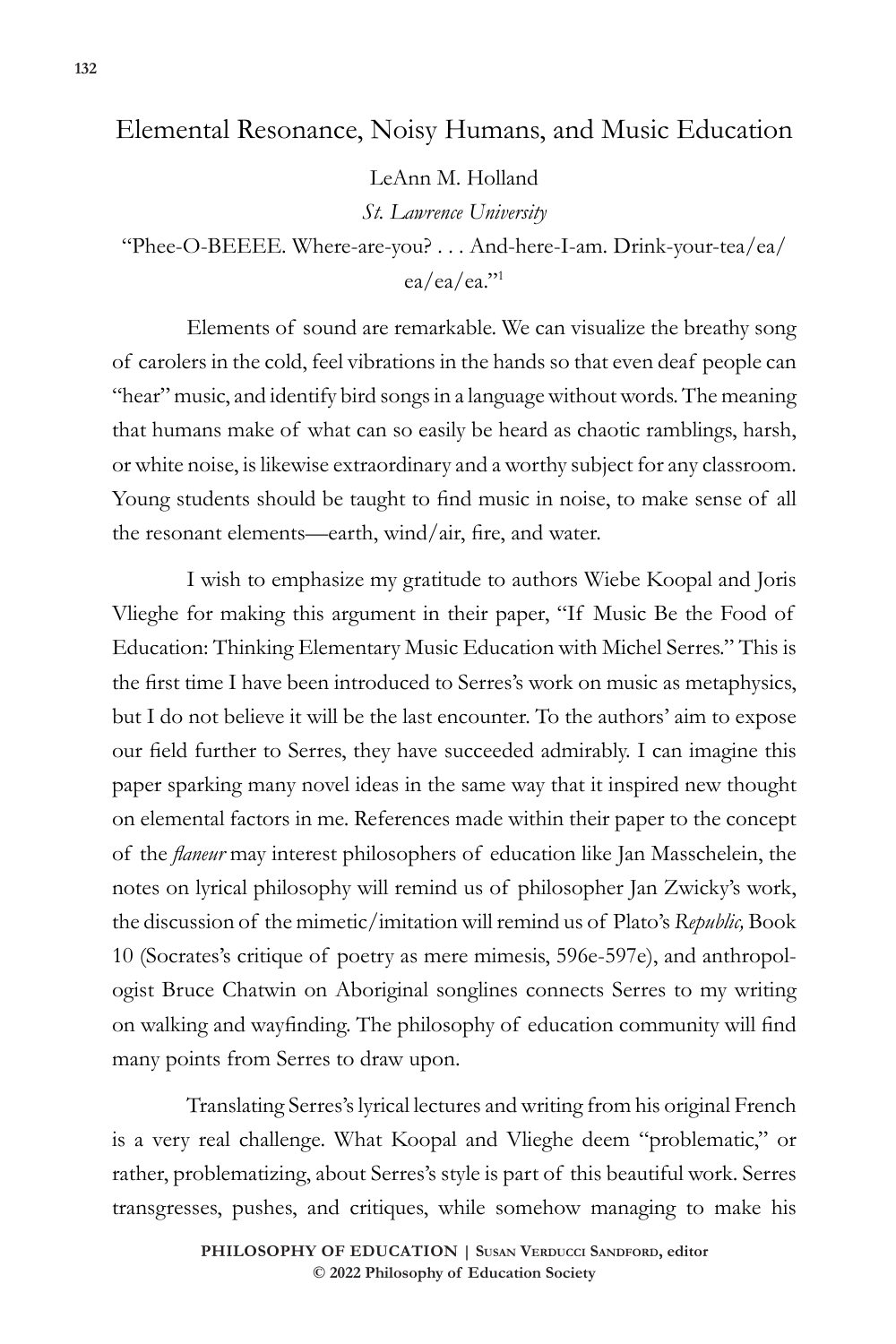words into poetry. But Serres's metaphysics is problematic in another way. In this tripartite response to Koopal and Vlieghe, and by proxy Serres, I suggest we first consider the impact of humans on the noise in the world and instead posit a metaphysics of *elemental resonance*. Second, I emphasize the importance of careful translation of Serres into English to avoid the human productivity trap of neoliberalism (versus, for example, rejecting transcendent anthropocentrism). Third, I praise the humanist aspect of elementary music education that the authors fight to put forward.

Sound elements and their resonance are undeniably extant. There has been a lot of literature in recent years on the physical but also supersensible elements of nature: David Macauley points out that air makes all verbal communication possible through conduction.2 Similarly, the first three chapters of John Sallis's book *Elemental Discourses* on "Voices," "Gathering Language," and "The Play of Translation," help us to understand how the historic element of air conducts noise that forms voice, language/discourse, and interruption of communication.3 I argue in "An Element-ary Education" that modern students need exposure to natural elements of weather.<sup>4</sup> And Michael W. Derby weaves together noises from the din of the air conditioner, to the ring of a bell, to voices, to lyrical philosophy, calling these sounds *resonant.*<sup>5</sup> Furthermore, Koopal and Vlieghe call elemental resonance "transformative," looping us back to the impact sound can have on human learning.

Adding Serres to this narration of voices on elemental resonance gives us a new perspective to explore. For Serres, what I am inclined to call "elemental resonances" are blanketed as "noise," and noise is about strife. With every encounter between two interlocutors, Serres says there is an omnipresent "third man" known as Noise. Voice, sound, wind, and noise are "parasites" that feed off of space, acting as interloper and the static/crackling interference of communication. Understanding that from this noise, humans create meaning-making "music" seems key to Serres's metaphysics. Noise oscillates between chaos and meaning through human transformation of the object. Like Schopenhauer, Serres "dissolve[s] . . . the transcendent Will . . . into an immanent multiplicity of affective vibrations," Koopal and Vlieghe explain.<sup>6</sup> Serres reminds me of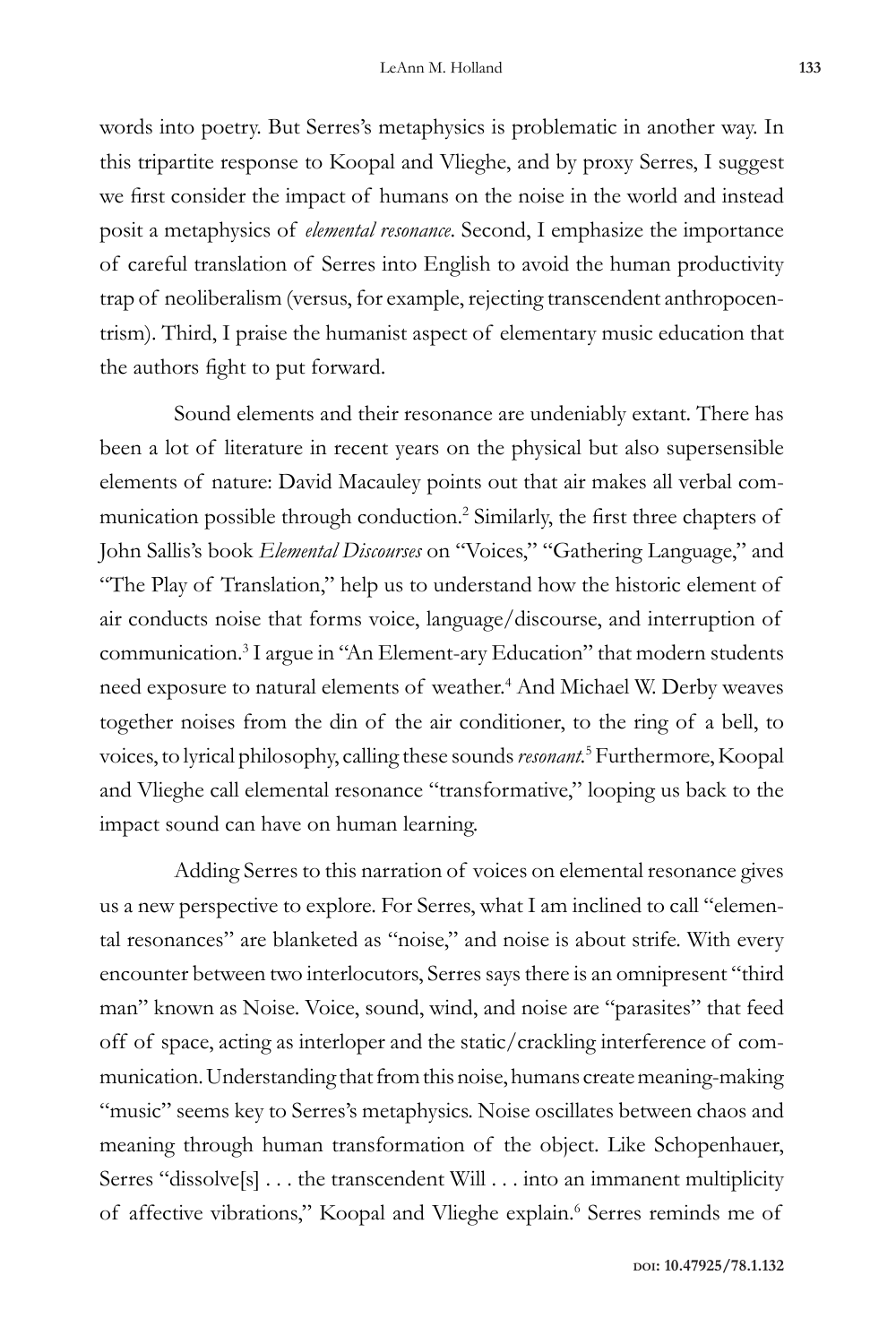Dewey in that music is like all of nature: as "precarious as it is stable."<sup>7</sup>

One aspect that should be drawn to the forefront of any discussion of noise is that noise in English is the product of human valuation. It is a human aesthetic judgment, not Nature's or some non-human other's. We add noise as a concept, an adjective, and a reality. When we say "noise" today, we really mean "noisy:" loud, garish, uncouth, uncultured. We do not consider the noisy construction sounds outside our window to be good. And in this example, we can recognize another aspect of noise. Human productivity most often leads to environmental *noise pollution* rather than "music." In many ways, we *are* the noise. Take, for instance, how research has shown that songbirds raise the pitch of their songs to adjust to the low-frequency noise of vehicle traffic in northern European cities.<sup>8</sup> Serres may be fine with embracing the dark ecology of this conclusion, but it is a metaphysics of noise and music that I struggle to subsume.

Another point should be made about music. Music, like noise, comes from all things. It is a problem that for Serres music is a "distinctly human practice," a "hominization" of "natural noise" into human culture, and so on. This counters what we know—that nonhuman things make music too. Indigenous ways of knowing have taught us that there is music even without human ears or human voices. In the book *Wolfsong* by Louis Owens, the Native character Tom, "is able to recognize that 'everything had life or spirit; the earth, the rocks, the trees, ferns, as well as birds and animals, even the hail which fell from the sky, had a spirit and a language and *song* of its own.'"9

Koopal and Vlieghe are sensitive to making non-anthropocentric claims, but it is still the case that making noise into music can feel like a colonizing, or even productivity-biased neoliberal approach. For example, when the authors say that music transforms human signification, "pushing these noises to become articulate in relation to certain signifying discourses."10 Or,

> . . . he discovers a figure who finds and/or "invents" sense in resonance with reality's perpetually changing landscapes, who must always listen anew, and thus exposes himself, to all the ringing elements—both cultural and natural, artistic and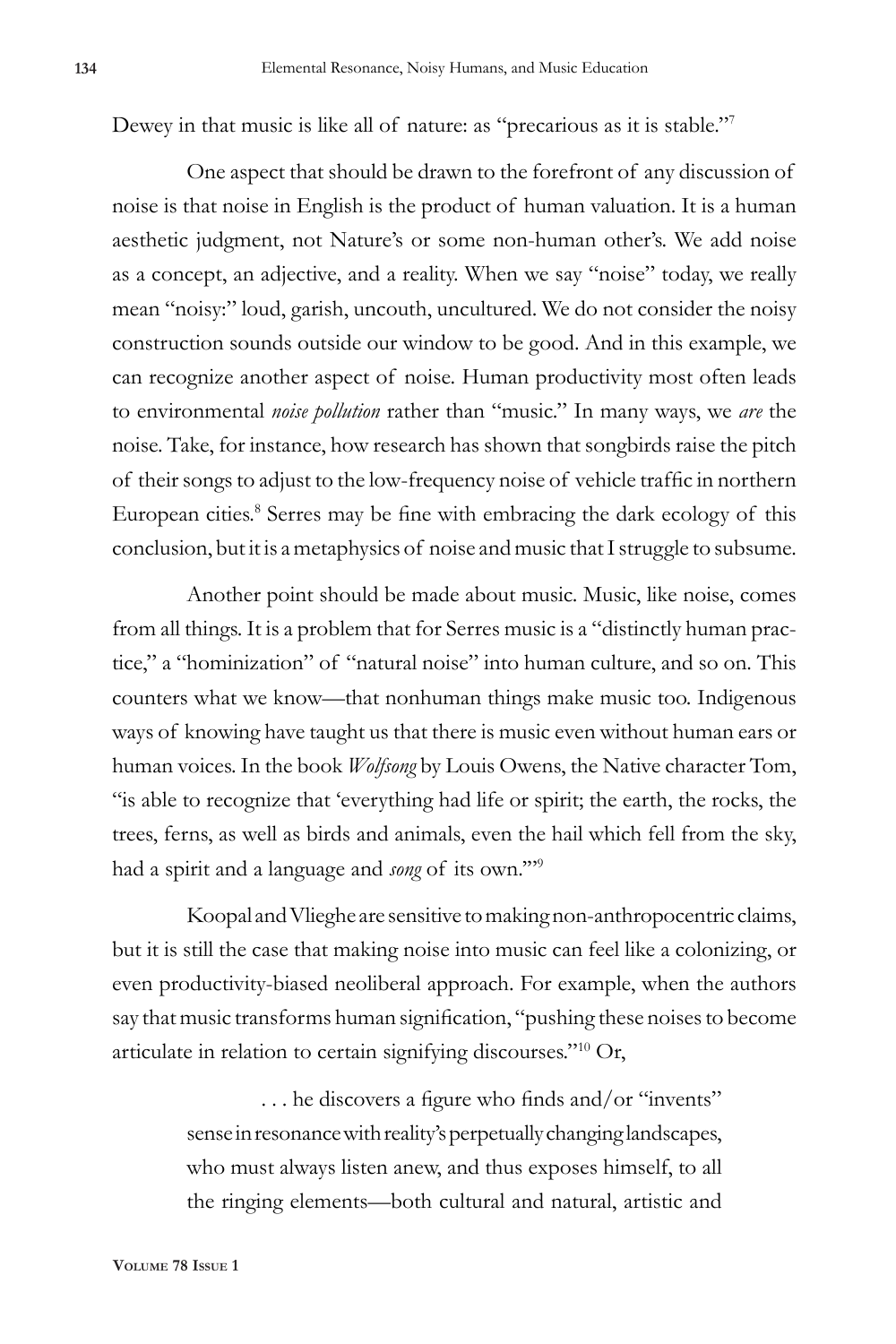scientific—that "noisily" whirl about (and within) his body, in order precisely to compose adventurous new "paths" within this chaotic noise.11

Their footnote explains that the translation of finds is interchangeable with invents, but we know this to make a big difference in English connotation. While "finds" allows for listening and internal discovery, "inventing" or "composing" "new paths" suggests music is a human creation versus the witnessing of the creativity of elemental resonance.

My favorite part of the authors' work is the argument against the "marginalization of music" and "fundamental lack of attention to noise." I welcome their realization that noise is "destabilizing" and that students must learn to work with this discomfort and distraction. We must attend to noise even if not "making music." As Koopal and Vlieghe eloquently add, "Our relations to noise require urgent reassessment."<sup>12</sup>

It is from this that the authors give us a humanistic view on education. They argue that instrumentation, rehearsal, and notation should be taught to children. These are the meaning-making and socializing features of music for *humans* but not all elemental resonance must be made, shaped, created, or reproduced by humans to be deeply heard, witnessed, and appreciated. May elementary education have elemental resonance, yes, but for humans to have and hold softly, not merely to make and morph into our definition of a language of value.

1 Bird songs from an Eastern Phoebe, a Red-Eyed Vireo, and an Eastern Towhee, translated into English mnemonic devices. Read, for example, Jaymi Heimbuch, "Identify Birds by Their Songs Using This Clever Trick," *Treehug*ger: Sustainability for All, (June 5, 2017), accessed Feb. 24, 2022, https://www. treehugger.com/identify-birds-their-songs-using-this-clever-trick-4863763. 2 David Macauley, *Elemental Philosophy: Earth, Air, Fire, and Water as Environ-*

*mental Ideas* (Albany, SUNY Press, 2010), 27.

<sup>3</sup> John Sallis, *Elemental Discourses* (Bloomington: Indiana University Press,